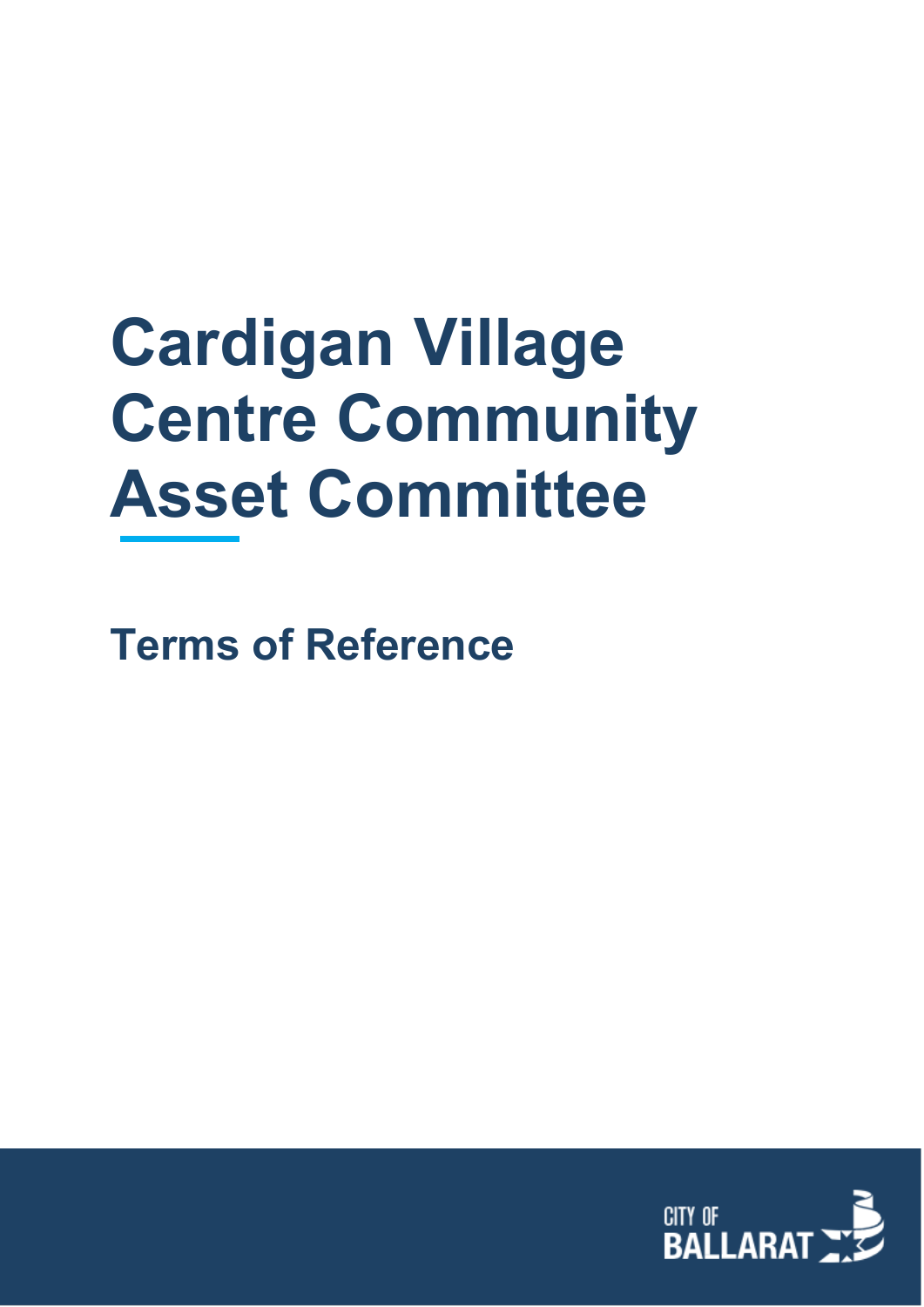

# **Contents**

| 1 <sub>1</sub>   |  |
|------------------|--|
| 2.               |  |
| $\overline{3}$ . |  |
| $\overline{4}$ . |  |
| 5.               |  |
| 6.               |  |
| $\overline{7}$ . |  |
| 8.               |  |
| 9.               |  |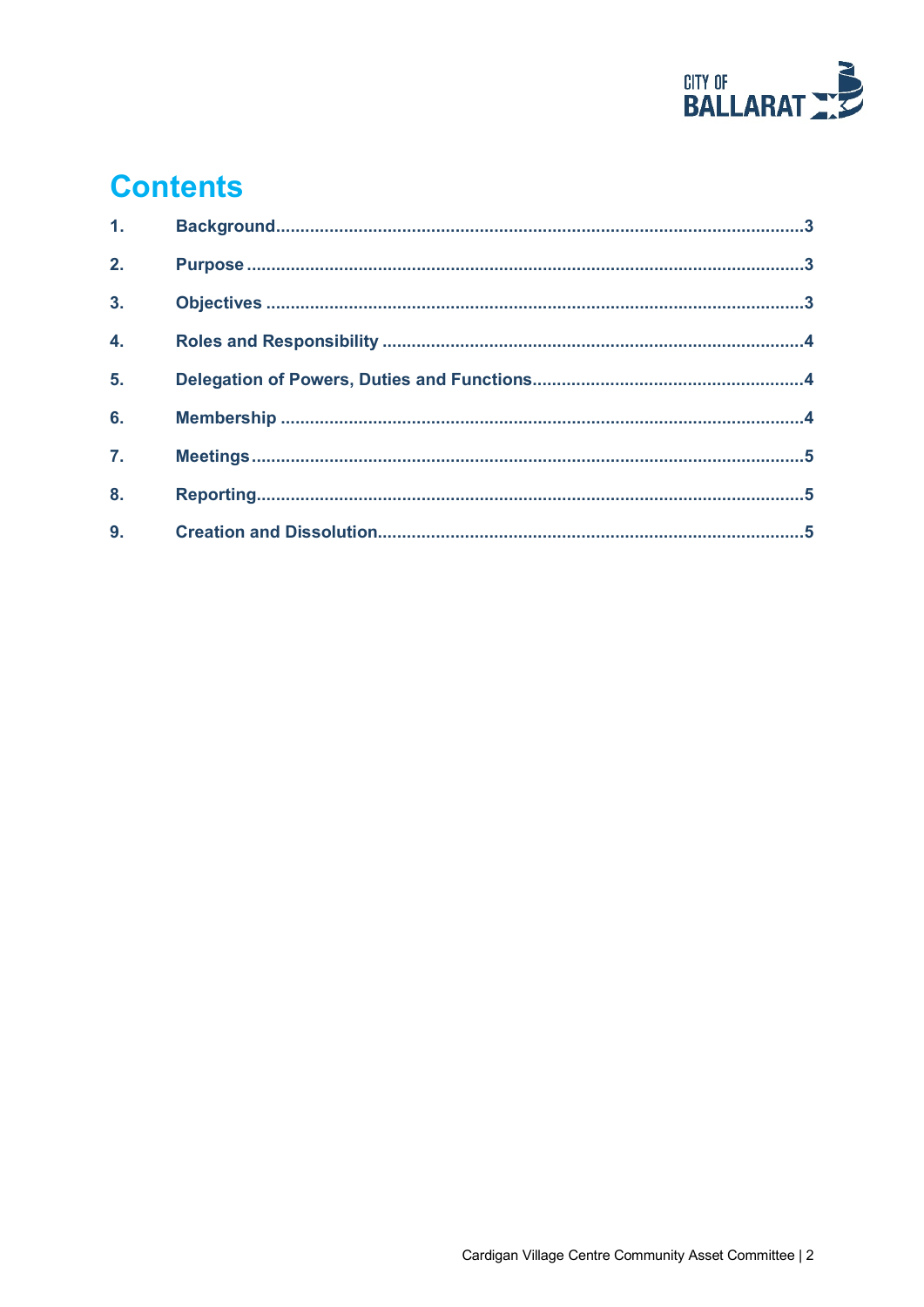

#### <span id="page-2-0"></span>**1. Background**

- 1.1. By this Terms of Reference document, the Ballarat City Council (Council) establishes the Cardigan Village Centre Community Asset Committee (Committee) pursuant to section 65 of the *Local Government Act 2020* (the Act). The Committee is established for the management of the Community Asset known as Cardigan Village Community Centre.
- 1.2. The members of a Community Asset Committee have the powers, duties and functions as contained in the Instrument of Delegation from the Chief Executive Officer under section 47(1)(b) of the Act and as set out in these Terms of Reference. These Terms of Reference set out the structure and basis on which the Committee can operate on behalf of Council.
- 1.3. These Terms of Reference are authorised by a resolution (R203/20) Council passed on 12 August 2020.

#### <span id="page-2-1"></span>**2. Purpose**

The Committee is established for the purpose of:

2.1 Encouraging use of the Cardigan Village Community Centre by the local community and to promote the role played by the Hall in enabling engaged participation in community life

# <span id="page-2-2"></span>**3. Objectives**

The objectives of the Committee are:

- 3.1 Determine hiring fees for the hall
- 3.2 Develop a public awareness and advertising program relating to the Hall designed to increase community use of the hall.
- 3.3 Manage bookings for the hall.
- 3.4 Draft, with the agreement of Council, a hall hiring agreement.
- 3.5 Identify maintenance needs, prioritise maintenance actions and provide details of remedial actions in annual report to Council.
- 3.6 Be responsible for specific maintenance of the hall and grounds as outlined in the City of Ballarat Facility Maintenance Schedule (addendum1).
- 3.7 Ensure that Council is made aware of any matters that could have an impact on the hall or its users.
- 3.8 Operate, as far as possible, on a self-sufficient basis..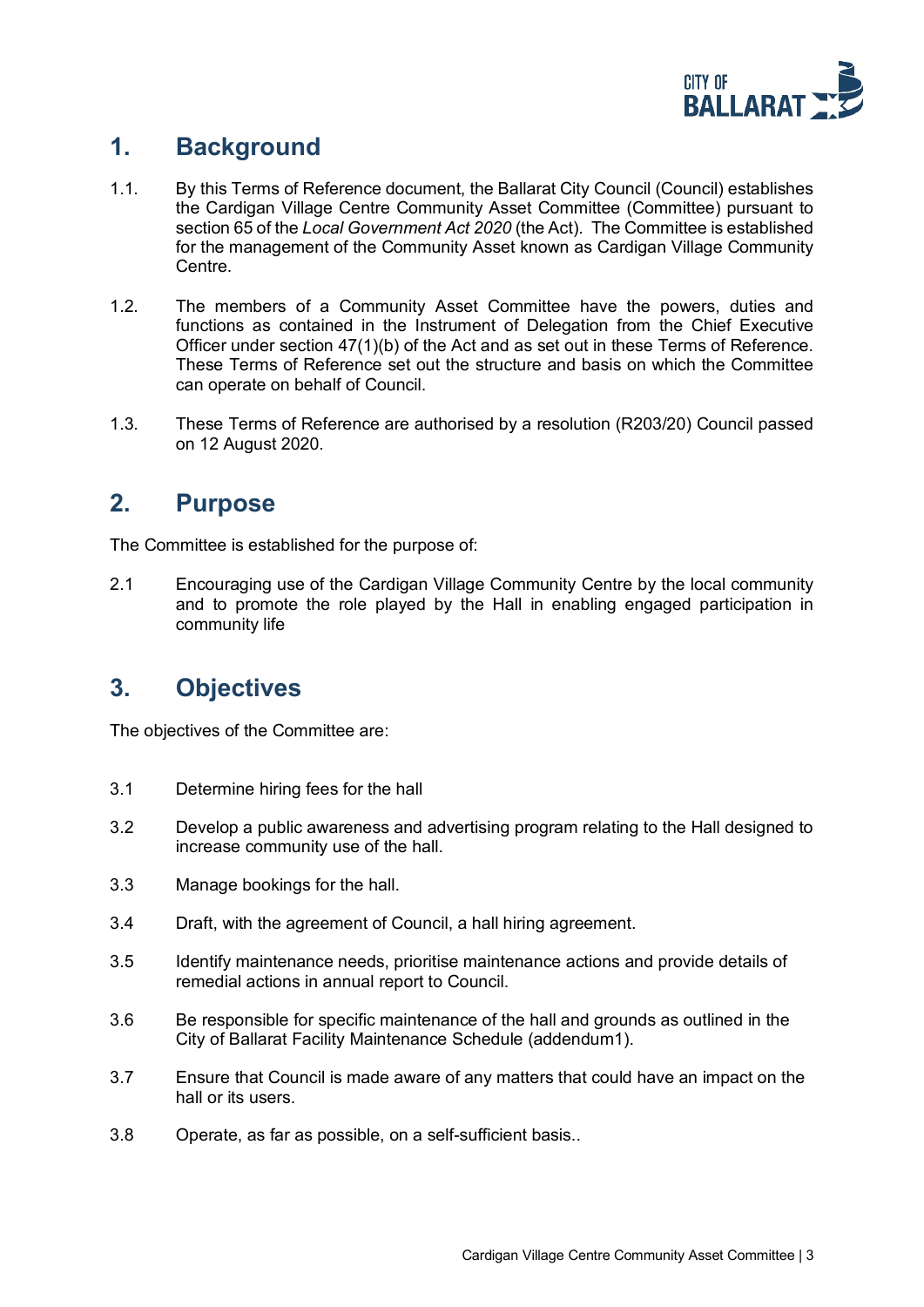

## <span id="page-3-0"></span>**4. Roles and Responsibility**

The role of the Committee is:

- 4.1 to exercise the duties and functions, in accordance with these Terms of Reference and as permitted by the Instrument of Delegation; and
- 4.2 oversee the effective operation of the hall.

#### <span id="page-3-1"></span>**5. Delegation of Powers, Duties and Functions**

- 5.1 In order to fulfil and carry out its purposes and objectives the Chief Executive Officer may delegate to the members of the Community Asset Committee, pursuant to section 47(1)(b) of the *Local Government Act 2020*, the powers, duties and functions set out in the Instrument of Delegation passed at Council on 12 August 2020 (R206/20) and attached to these Terms of Reference.
- 5.2 The powers, duties and functions of Council conferred on the Committee by these Terms of Reference and Instrument of Delegation must be exercised in accordance with any quidelines or policies that Council may from time to time adopt.
- 5.3 Committee members are at all times expected to act in accordance with their responsibilities set out in Council's Governance Rules and the Committee Policy.

#### <span id="page-3-2"></span>**6. Membership**

- 6.1. The Committee will consist of a minimum of 7 community members appointed by Council.
- 6.2. The term of membership will be for a Council term. A re-appointment of committee members must occur by 30 June after each Council election
- 6.3. Council Officers who attend the meetings of the Committee are to provide advice and support to the Committee and are not considered Committee members and do not have voting rights.
- 6.4. Each member of the Committee has and may exercise one equal vote on any question before the Committee for determination.
- 6.5. Council will revise the membership and voting rights of each Committee member as it sees fit.
- 6.6. The Committee will elect a Chairperson at its first meeting. The election will be conducted in accordance with Council's Governance Rules.
- 6.7. If the Chairperson is absent from a Committee meeting, the Committee will select a temporary Chairperson to chair the Committee meeting.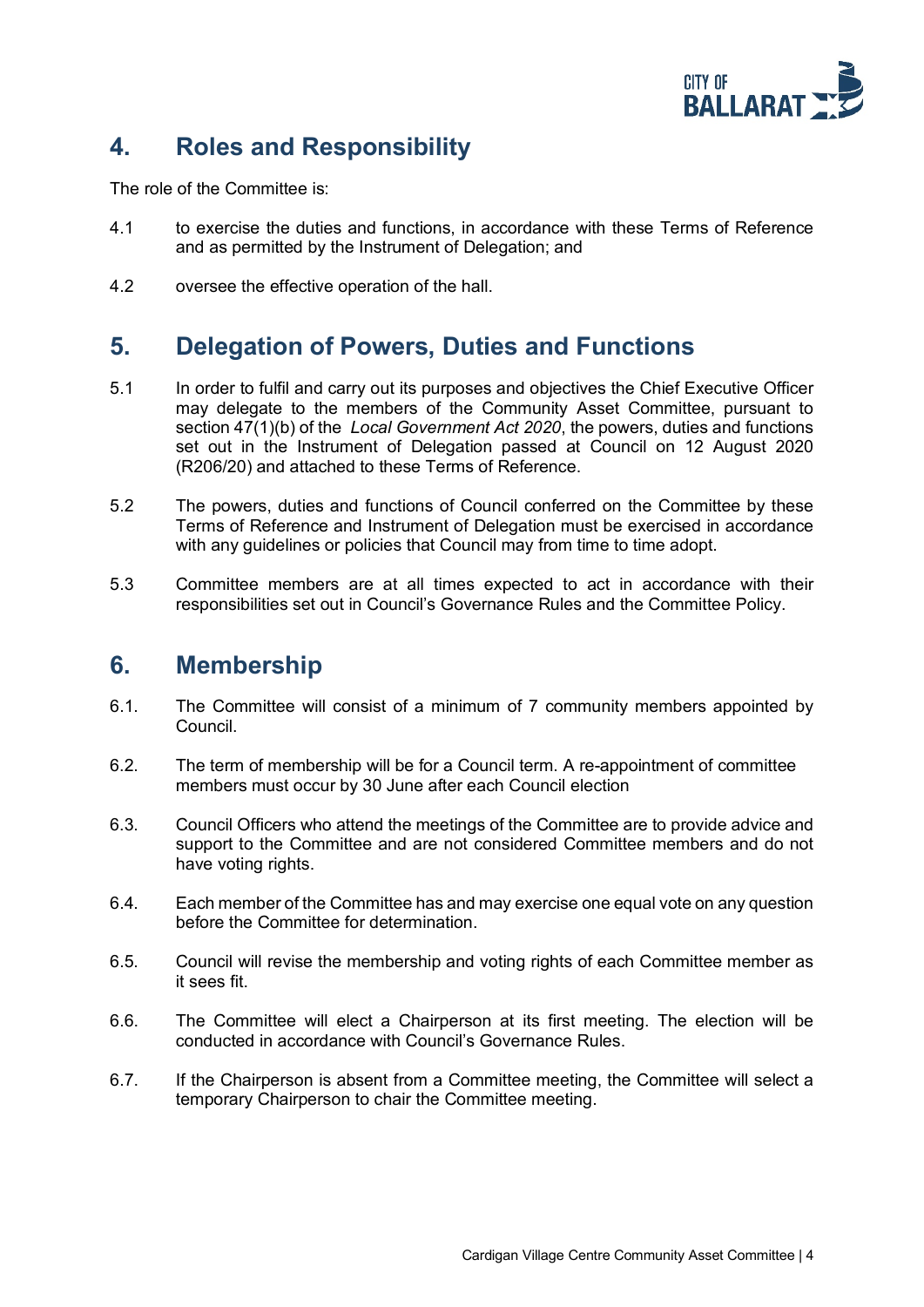

## <span id="page-4-0"></span>**7. Meetings**

- 7.1 Unless Council resolves otherwise, Committee meetings must be conducted in accordance with:
	- Council's Committee Policy; and
	- At the Committee's discretion, as exercised from time to time.
- 7.2 The Committee will meet monthly for a minimum or six meetings per year or as agreed by the Committee from time to time.
- 7.3 A quorum of the Committee will be half of the members plus one.
- 7.4 Voting will be by a majority of votes by a show of hands. Only members in attendance are entitled to vote. The Chairperson shall have the casting vote in the event of an equality of votes.

## <span id="page-4-1"></span>**8. Reporting**

The Committee is responsible for taking proper minutes of all meetings and preparing reports for the Committee's consideration in accordance with:

- 8.1 Council's Governance Rules as determined by Council;
- 8.2 Council's Committee Policy;
- 8.3 the Committee's discretion, as exercised from time to time;
- 8.4 Minutes of Committee meetings must be forwarded to the Statutory Compliance Unit immediately after adoption by the Committee.
- 8.5 An annual report on the Committees activities and finances must be reported to Statutory Compliance no later than 30 August each year

#### <span id="page-4-2"></span>**9. Creation and Dissolution**

- 9.1 By these Terms of Reference, the:
	- 9.1.1 Committee is established; and
	- 9.1.2 powers, duties and functions of the Committee members, as set out in the Instrument of Delegation, are delegated.
- 9.2 These Terms of Reference
	- 9.2.1 come into force immediately when the resolution of Council adopting them is made; and
	- 9.2.2 remain in force until Council determines to vary or revoke it.
- 9.3 The Committee must be dissolved by a resolution of Council.